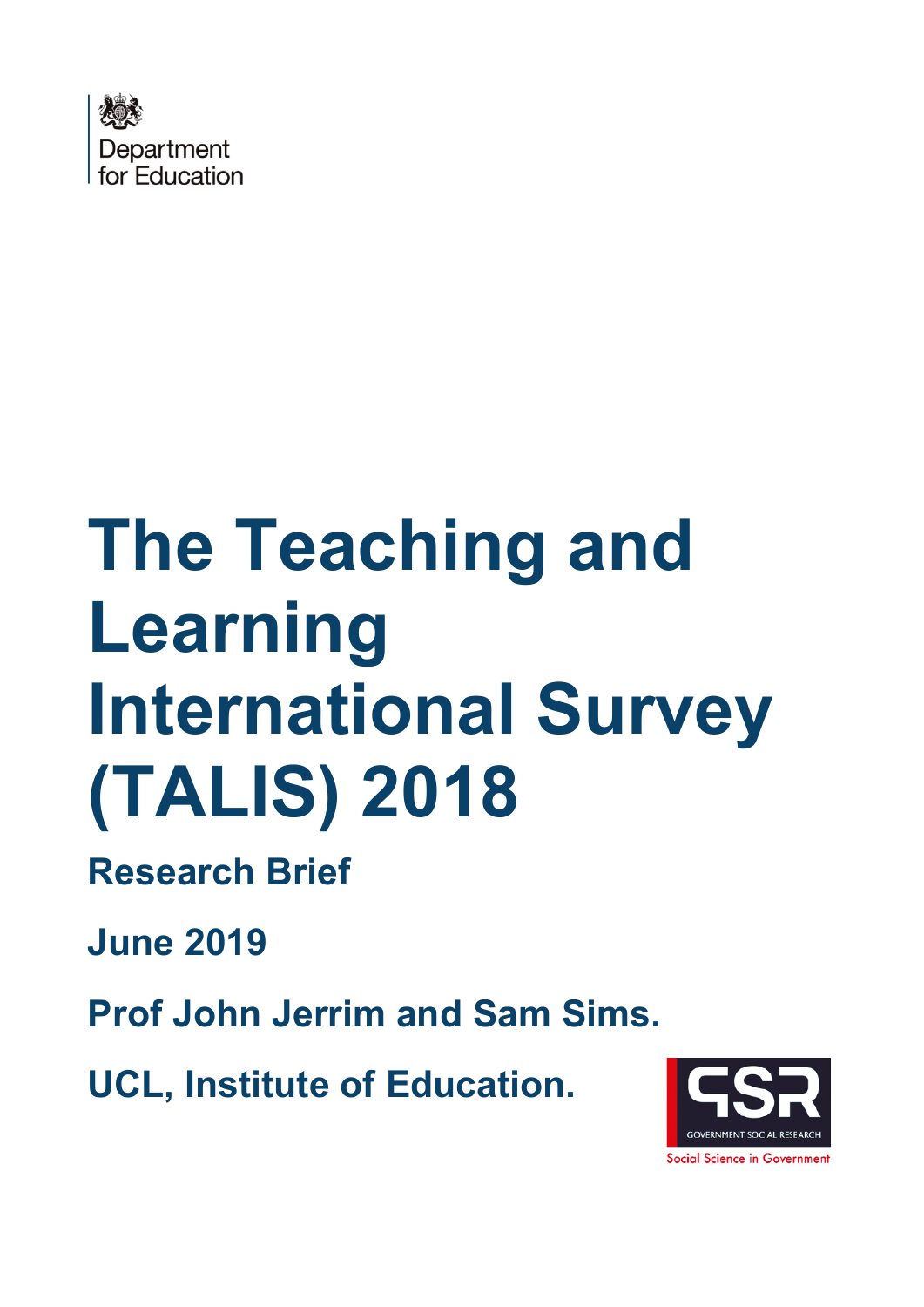## **Contents**

| Introduction                                              | 3              |
|-----------------------------------------------------------|----------------|
| <b>TALIS Data</b>                                         | 4              |
| <b>Key Findings</b>                                       | 5              |
| The characteristics of teachers, headteachers and schools | 5              |
| Workload and flexible working                             | 6              |
| The views of teachers in England                          | $\overline{7}$ |
| Professional development                                  | 8              |
| The school and classroom environment                      | 9              |
| Views on school resources                                 | 9              |

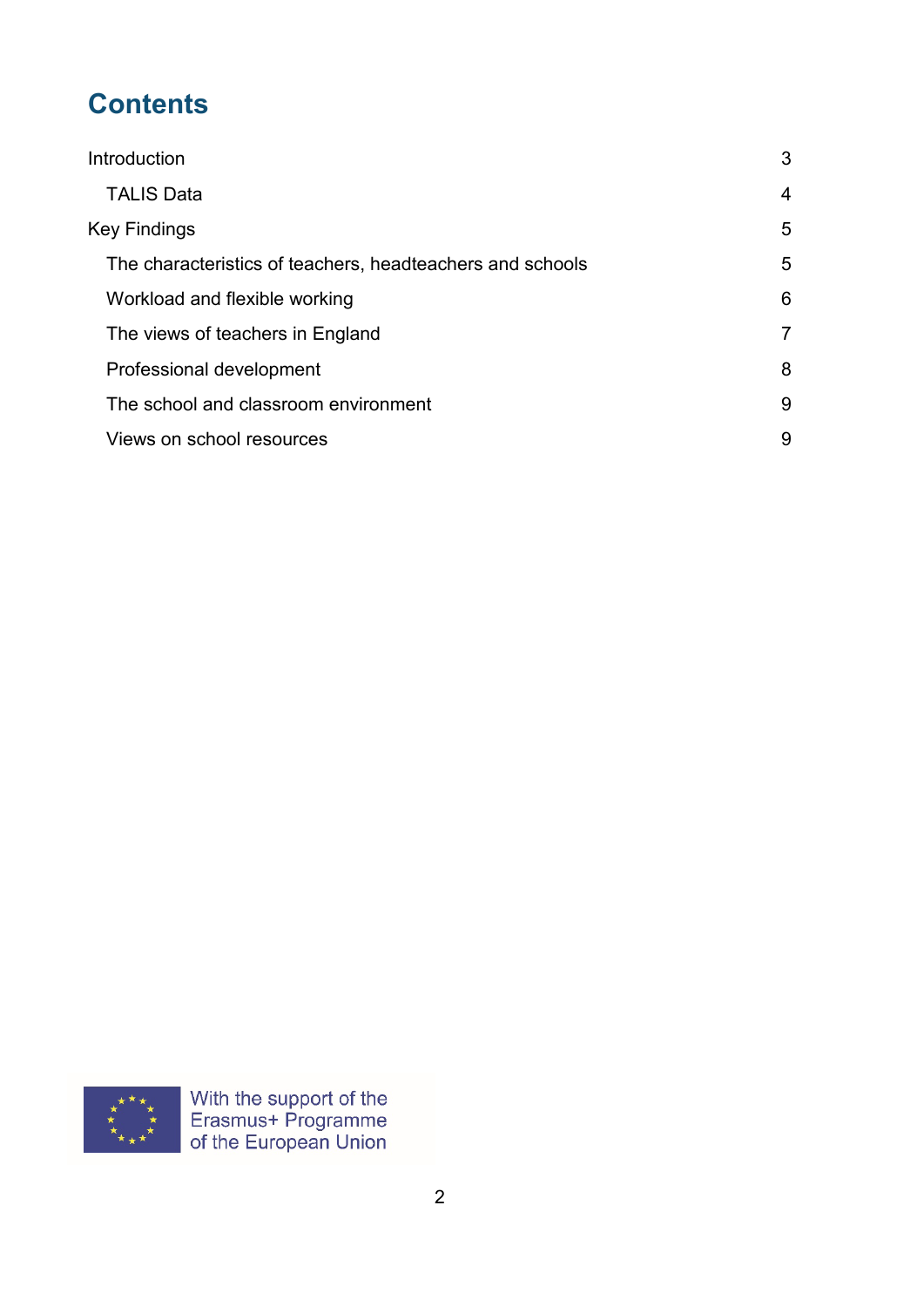## <span id="page-2-0"></span>**Introduction**

-

The Teaching and Learning International Survey (TALIS), run by the Organisation for Economic Co-operation and Development (OECD), provides new information on the views and practices of teachers and headteachers, and how these vary across countries. The survey was conducted in England between March and May in 2018. This was the second time lower-secondary school (key stage 3) teachers in England participated in the TALIS study (the first time was in 2013), and the first time for primary teachers. In total, 48 countries or economies participated in the lowersecondary school survey, with 15 participating in the primary school survey. The Department for Education (DfE) commissioned FFT Education and UCL Institute of Education to conduct the TALIS 2018 study in England.

The OECD is releasing data from the TALIS 2018 survey as part of 2 international reports: the first in June 2019 and the second in 2020. This report, which is focused upon England, is published simultaneously with the OECD's first volume. It complements the OECD's international report by (i) providing a more focused comparison of results in England with other countries and (ii) analysing differences within England across school and teacher characteristics. For the full TALIS 2018 England report please see The Teacning and Learning International Survey (TALIS) 2018 research report. Findings relating to teacher retention and the well-being of teachers and headteachers in England will be released in spring 2020, to coincide with the release of the OECD's second volume.

For lower-secondary teachers and headteachers, results for England are compared with the average across OECD members. Comparisons are also made to a group of countries or economies with high-performing education systems (as defined by results from PISA - Programme for International Student Assessment): Japan, Korea, Singapore, Chinese Taipei, Shanghai (China), Finland, Estonia and Alberta (Canada).. Given the more limited number of participants in the TALIS primary school study, England is typically compared with all the available countries that met the TALIS technical standards<sup>1</sup>. Similarly, as England only participated in the lowersecondary component of TALIS in 2013, comparisons over time are only possible for lower-secondary (and not primary teachers) in England.

The analysis of differences within England includes two types of information not available in the international data. First, it includes the answers to additional TALIS questions asked only in England. Second, it includes data linked from other sources

<span id="page-2-1"></span><sup>1</sup> See Appendix B of main report for a full outline of how high and low performing countries are defined.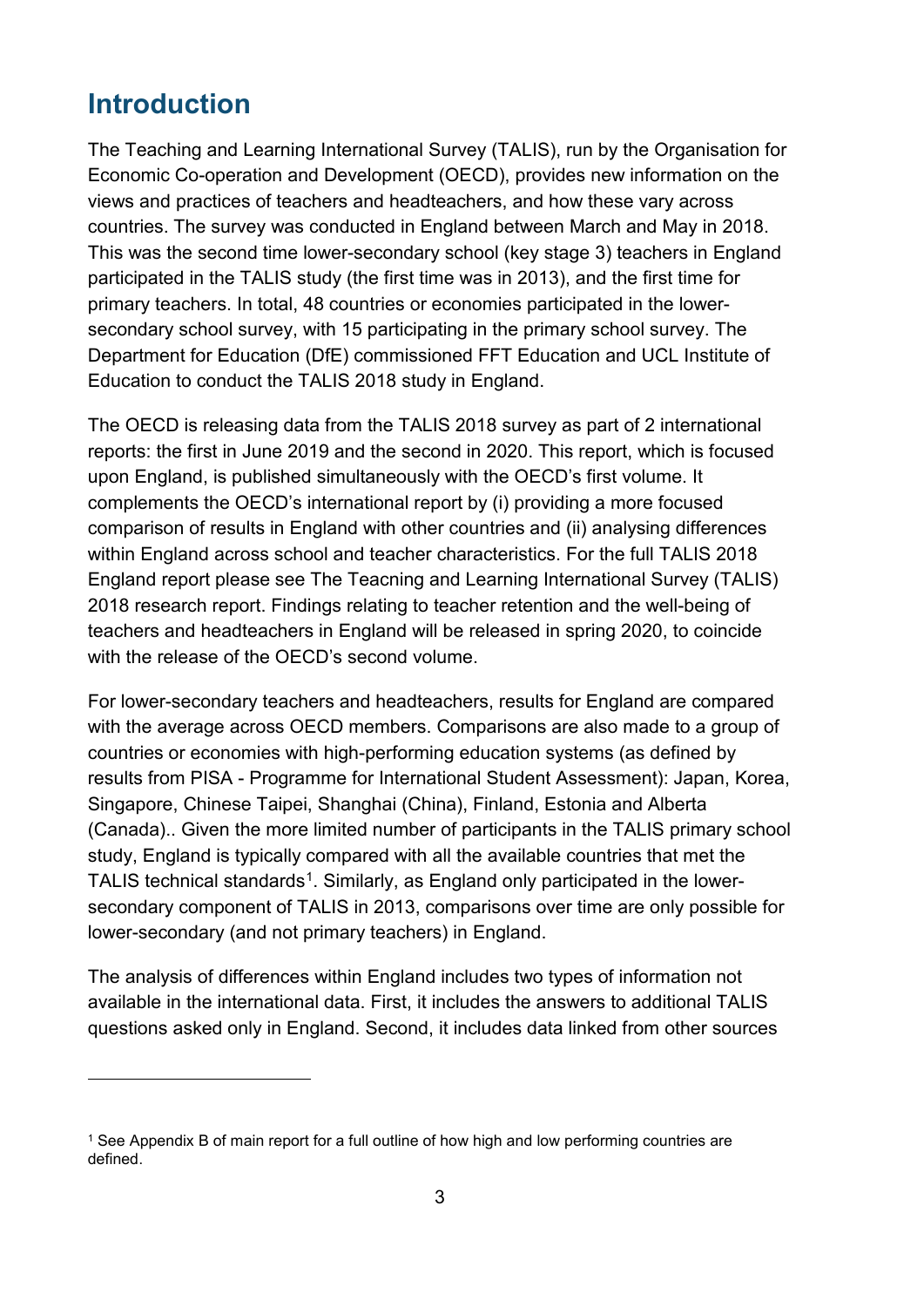such as school Ofsted rating and the percentage of pupils receiving Free School Meals (FSM).

## <span id="page-3-0"></span>**TALIS Data**

-

The 2018 lower-secondary school survey, covering schools with pupils in key stage 3, had response rates of 82% for schools, 82% for headteachers and 84% for teachers. This yielded a final sample of 149 lower-secondary schools and 2,376 teachers. At the primary level, the response rates were 86% for schools, 90% for headteachers and 85% for teachers. This yielded a total sample size of 152 primary schools and 2,009 primary teachers. These are good response rates by the standards of previous school and teacher surveys in England. Nevertheless, the modestly sized sample of schools and headteachers means that some findings that relate to the variation between schools or headteachers, as opposed to teachers, need to be treated with caution[2.](#page-3-1)

The results refer to the spring of 2018, when TALIS was conducted, and should not necessarily be taken as a good indication of the situation at the present time. It should also be noted that the analysis uncovers correlations but does not establish causal relationships. Additionally, TALIS gathers information directly from teachers and headteachers. It is therefore based upon self-reported data, which may not always be consistent with information drawn from alternative sources.

<span id="page-3-1"></span><sup>&</sup>lt;sup>2</sup> See Appendix A in the main report for a full descripton of the sample design and survey response.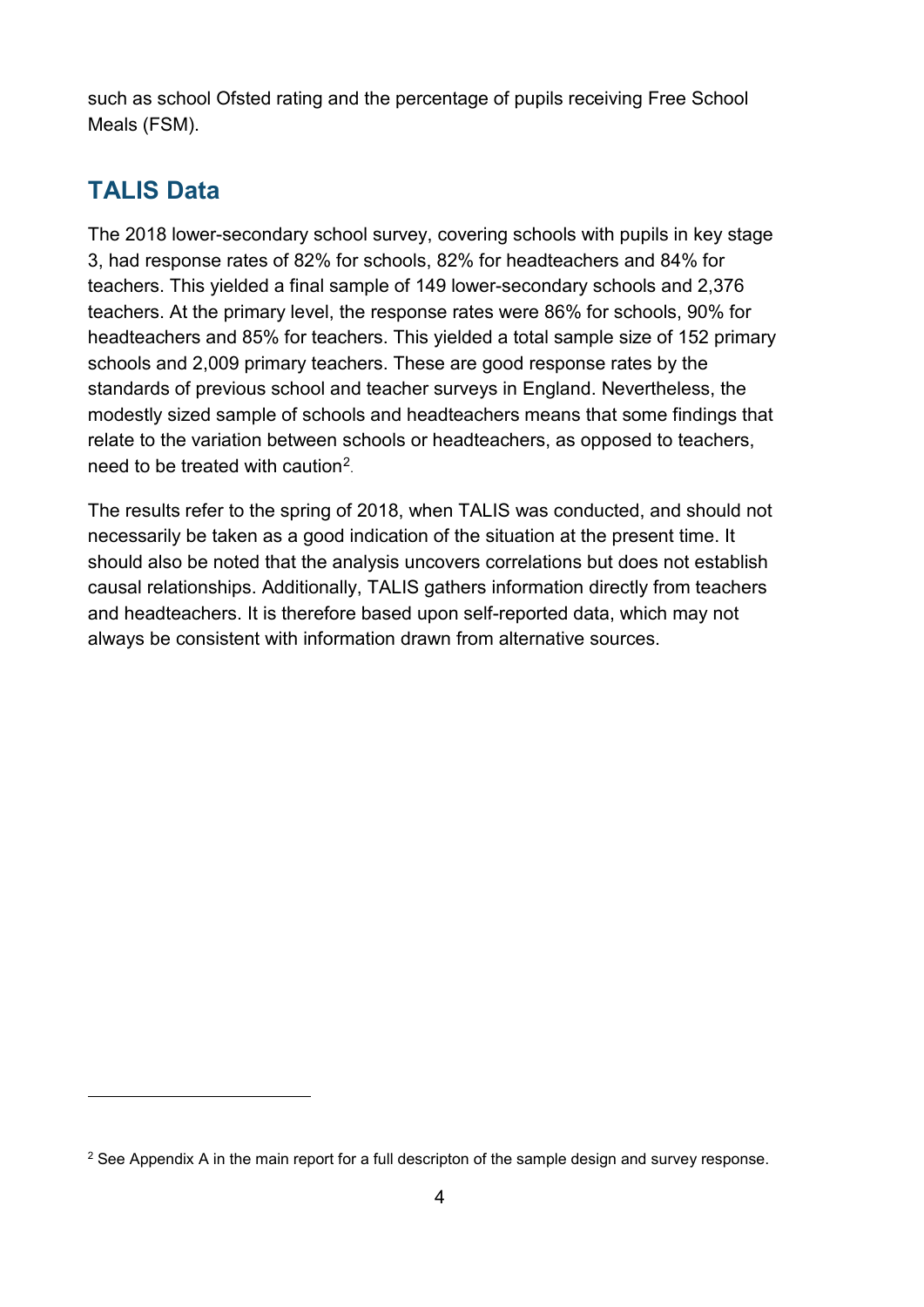## <span id="page-4-0"></span>**Key Findings**

The remainder of the brief provides a summary of key findings under each of the key themes (reflecting the sequence of chapters in the main report).

### <span id="page-4-1"></span>**The characteristics of teachers, headteachers and schools**

Primary and lower-secondary teachers in England had fewer years of experience, on average, than most other participating jurisdictions. For example, lower-secondary teachers in England had 13 years of teaching experience on average, compared to an OECD average of around 17 years.

Similarly, headteachers in England had fewer years of experience, on average, than headteachers in other countries, though this was compensated for by greater experience in other school management roles. For instance, the average lowersecondary headteacher in England had spent 6.3 years working as a head (OECD average 9.7 years) and 13.2 years working in other school management roles (OECD average 5.3 years).

Primary teachers in England were more likely to report having been trained in teaching mixed-ability and multicultural classes as part of their initial teacher training (ITT) than primary teachers in the other participating countries. For instance, around 91% of primary teachers in England reported that they received training in teaching in mixed ability settings, compared to an average of around 73% across all participating countries. The equivalent figures for teaching in multicultural settings were 72% for England's primary teachers compared to around 40% or less in most of the other TALIS participating countries. Primary teachers in England also reported feeling more prepared for teaching in such situations by the end of their training. In contrast, primary teachers in England felt less prepared in subject-specific content (England = 64%; TALIS average =  $77\%$ ) and pedagogy (England =  $65\%$ ; TALIS average =  $74\%$ ) than those in other participating countries.

Around 40% of primary and lower-secondary teachers in England said that the reliable income of teaching was of high importance to their decision to enter the teaching profession, while only around 15% said this was of little or no importance. For more than 90% of primary and lower-secondary teachers in England, the chance to contribute to society and to aid the development of pupils were also key reasons why they chose to enter the teaching profession. Lower-secondary teachers in England were more likely to say that job security and the reliable income were what attracted them to teaching than lower-secondary teachers in other countries. For instance, 86% of lower-secondary teachers in England said that the reliable income provided by teaching was of moderate or high importance to their career decision, compared to an OECD average of 67%.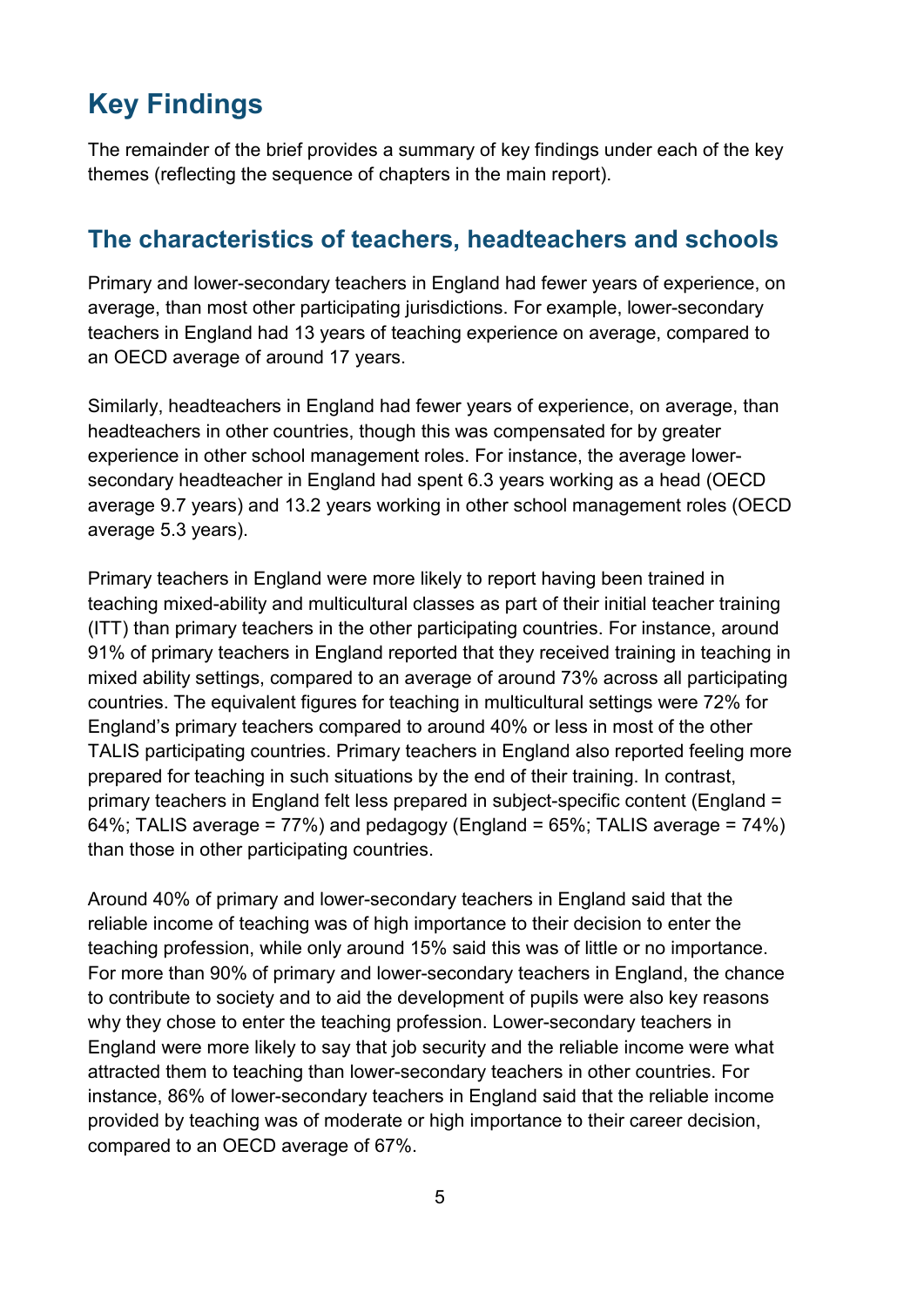Teaching was the first-choice profession of 59% of lower-secondary teachers in England. This was below the OECD average (67%) and was some distance behind the levels observed in the high-performing East Asian economies of South Korea, Japan, Chinese Taipei and Shanghai (where more than 80% of teachers reported working in their first-choice career). For primary teachers in England, 72% said that teaching was their first-choice career.

#### <span id="page-5-0"></span>**Workload and flexible working**

In 2013, full-time lower-secondary teachers in England reported working, on average, 48.2 hours per week. The equivalent figure in England in 2018 was 49.3 hours per week, which was above the OECD average (around 41 hours per week). Full-time primary teachers in England reported working somewhat longer hours each week (52.1 hours), which was more than in any other participating country except Japan (56 hours).

Teachers were asked about the amount of time they spent upon different tasks in a different survey question, producing a slightly higher figure for total working hours. Full-time primary teachers in England reported spending, on average, 24 hours per week upon teaching and around 31.9 hours upon non-teaching tasks (including, but not exclusive to, marking, preparation, administration, management). The equivalent figures for full-time lower-secondary teachers were 20.5 hours (teaching) and 32.7 hours (non-teaching tasks). While the amount of time full-time lower-secondary teachers spent upon teaching was similar to the OECD average (around 21.5 hours per week), the amount of time spent upon non-teaching tasks was higher in England than across the OECD (26 hours per week). The total amount of time full-time lowersecondary teachers spent upon non-teaching tasks was similar in 2013 (32.5 hours per week) and 2018 (32.7 hours per week).

In total, 53% of primary and 57% of lower-secondary teachers in England felt that their workload was unmanageable. The figure for lower-secondary teachers increased between 2013 (51%) and 2018 (57%). More than half of primary and lower-secondary teachers in England reported that they spent too long upon marking and administrative work. In contrast, 35% of primary and 45% of lower-secondary teachers felt that they spent too little time upon continuing professional development (CPD).

In 2018, the average primary headteacher in England worked around 57 hours per week, compared to around 62 hours for the average lower-secondary headteacher. Lower-secondary headteachers in England spent a slightly smaller proportion of their time on administrative duties (25% versus 30%) but more on leadership tasks (27% versus 21%) than the average across OECD countries. A similar proportion of lower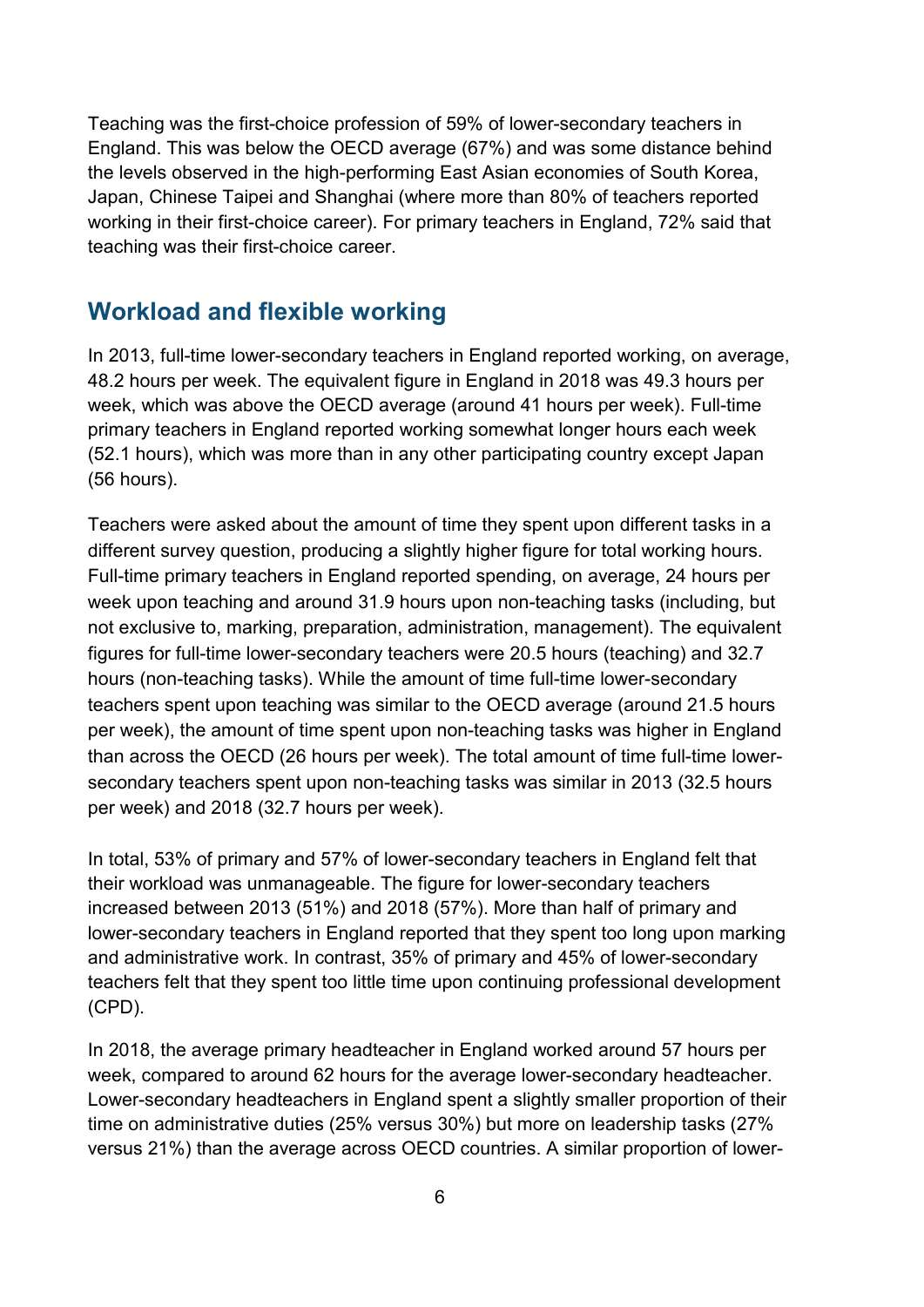secondary headteachers in England reported their workload was unmanageable in 2018 (43%) as did in 2013 (36%).

Around two-thirds of all primary and lower-secondary teachers in England felt that working part-time reduces career opportunities, with around a third indicating that they would not feel comfortable requesting part-time or flexible working. Despite this, most headteachers reported that school management were supportive of flexible working; 88% of primary and 93% of lower-secondary headteachers agreed or strongly agreed.

#### <span id="page-6-0"></span>**The views of teachers in England**

Lower-secondary teachers in England were less satisfied with their pay in 2018 than in 2013. In total, 89% of primary and 87% of lower-secondary teachers felt that teachers were underpaid compared to similarly qualified professionals. The equivalent figure in 2013 for lower-secondary teachers was 73%. However, lowersecondary teachers in England were somewhat more likely to indicate that they were satisfied with their salary than lower-secondary teachers in other OECD countries (54% in England versus an OECD average of 39%). Fewer lower-secondary teachers in England (53%) than across the OECD (64%) felt that there was an urgent need for additional funding to be spent upon a pay rise. England (49%) was around the international average (47%) in terms of how satisfied primary teachers were with their pay. It is important to note that the TALIS 2018 survey was conducted before it was announced that the main pay range would be uplifted by 3.5%, the upper pay range by 2% and the leadership pay range by 1.5% the following academic year.

Around 30% of primary and lower-secondary teachers in England felt that the teaching profession was valued by society, around 20% valued by the media and 10% valued by policymakers. Similar figures were observed within most other developed countries. For instance, across the OECD, 19% of lower-secondary teachers felt their views were valued by the media (16% in England) and 14% that their views were valued by policymakers (11% in England). There was a decline between 2013 and 2018 in the percentage of lower-secondary teachers who felt the teaching profession was valued by society (from 35% in 2013 to 29% in 2018).

There was a decline in overall levels of job satisfaction amongst lower-secondary school teachers between 2013 and 2018. In 2018, more lower-secondary teachers wondered whether it would have been better to have chosen a different profession (35% in 2013 compared to 52% in 2018) and expressed regret at choosing to become a teacher (8% in 2013 compared to 13% in 2018). This change in sentiment was observed across the lower-secondary workforce and was not confined to any single demographic group or those working in any single type of school.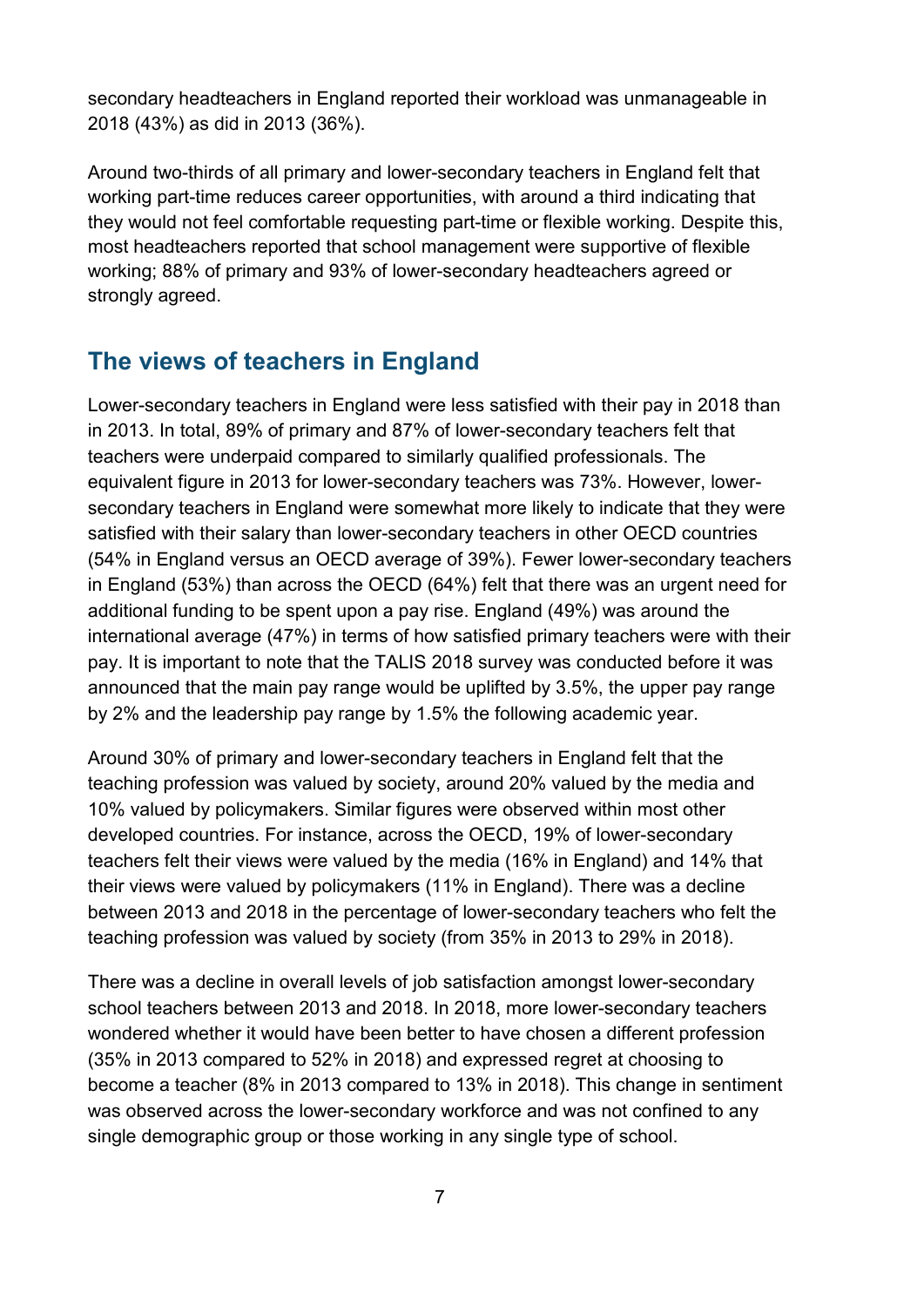Overall, job satisfaction amongst lower-secondary teachers in England was low compared to other countries participating in TALIS. For instance, around half of lower-secondary teachers in England wondered whether they should have picked another profession, compared to around one-third of lower-secondary teachers across the OECD. Despite this, 72% of lower-secondary and 79% of primary teachers in England agreed that the advantages of being a teacher clearly outweighed the disadvantages.

#### <span id="page-7-0"></span>**Professional development**

Most primary (98%) and lower-secondary (97%) teachers in England completed some form of CPD in the year prior to the TALIS survey. Lower secondary teachers in England were less likely to say there was no relevant CPD available than the OECD average (27% in England versus an OECD average of 38%).

Lower-secondary teachers in England were more likely to engage in peer observation than their OECD counterparts (71% versus 44%) but less likely to attend education conferences (34% versus 49%).

TALIS asked teachers about their level of need for additional CPD across several areas. Across all of these areas, teachers in England were less likely to report a high need for additional CPD than most other participating countries. For instance, 3% of lower-secondary teachers in England said they had a high need for CPD in classroom management skills, compared to the OECD average of 14%.

The areas in which teachers in England reported the greatest need for further CPD was in teaching pupils with Special Educational Needs (37% reported moderate or high need at primary; 37% lower-secondary), English as an additional language (30% primary; 29% lower-secondary) and assessment practice (23% primary; 29% lowersecondary)

Between 2013 and 2018, there was an increase in the proportion of lower-secondary teachers who reported a moderate or need for additional training in knowledge of the curriculum (14% to 23%); pupil assessment practises (22% to 29%) and knowledge and understanding of their subject field (12% to 18%).

Lower-secondary teachers in England were increasingly concerned about the cost associated with their CPD activities. For example, whereas 44% agreed or strongly agreed that expense was a barrier to their CPD activities in 2013, this increased to 56% in 2018. The 2018 figure was above the OECD average (45%), with this and conflicts with work schedules (65%) identified as the key reasons why lowersecondary teachers in England reported not completing more CPD.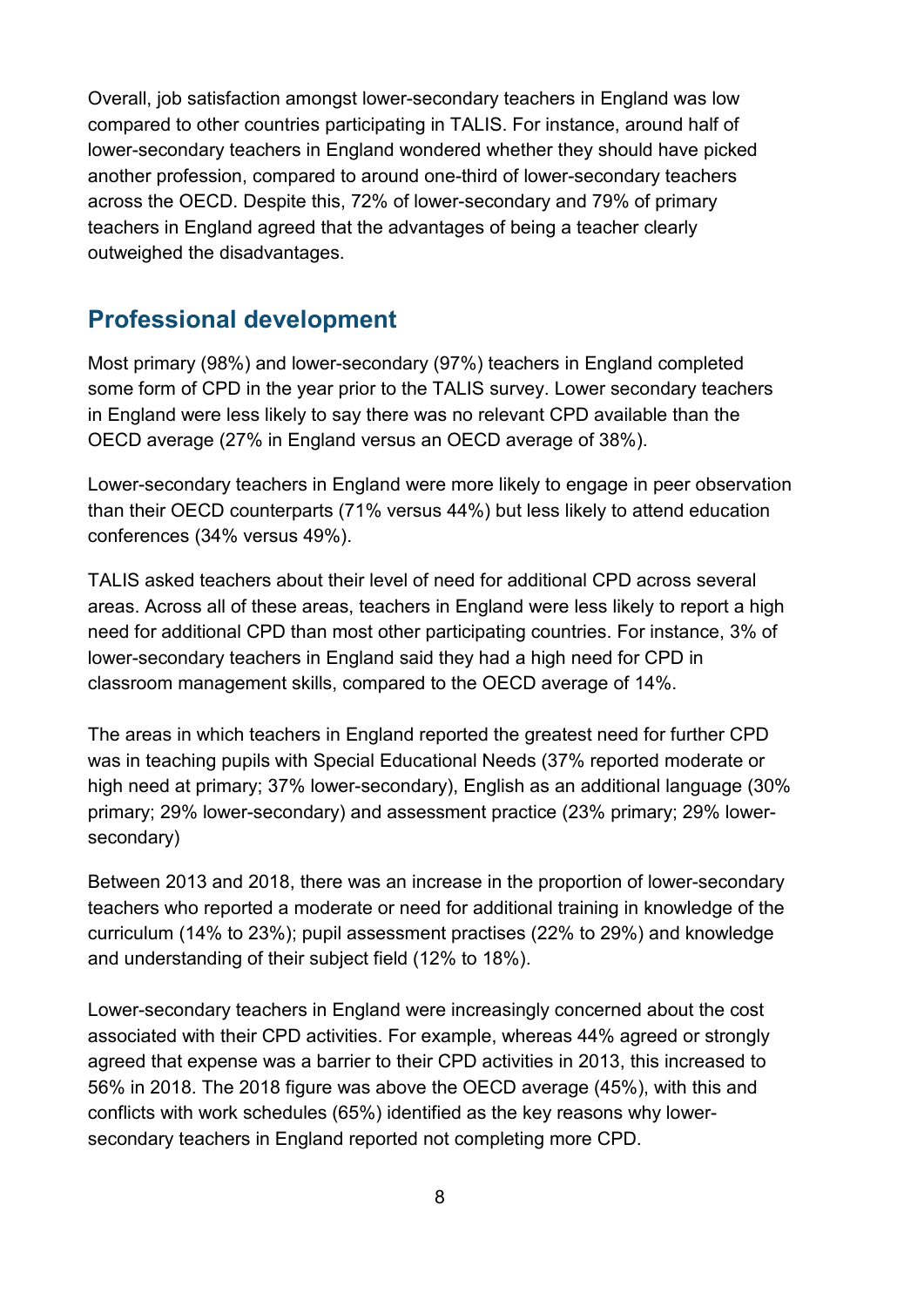Headteachers in England were generally less likely to say that they had a high need for further CPD than headteachers from other parts of the world. For instance, just 2% of headteachers in England said that they had a high need for CPD in using data to improve the quality of their school, compared to an OECD average of 24%.

There were 3 areas in which headteachers in England felt they had a need for further CPD. The first was in the use of academic research evidence to improve teaching within their school; 37% of primary headteachers said that they had a moderate or high need in this area, along with 34% of lower-secondary headteachers. The second area was human resource management; this was deemed to be of a moderate or high need amongst 40% of primary and 31% of lower-secondary headteachers. Finally, just over a third of primary and lower-secondary headteachers said that they had a moderate or high need for further training in financial management.

#### <span id="page-8-0"></span>**The school and classroom environment**

England was very much in line with other OECD countries in terms of the reported behaviour of pupils within classrooms. For instance, the amount of lesson time lost to disruption in lower secondary schools was similar to the OECD average (13%). There was no evidence that pupil behaviour in lower-secondary school classes had substantially changed between 2013 and 2018: in 2018, 23% of lower-secondary teachers in England said that there was a lot of disruptive noise in their classroom, which was very similar to the figure in 2013 (22%).

Compared to other countries, a greater proportion of headteachers in England reported frequent occurrences of hurtful information being posted on the internet and unwanted electronic contact amongst pupils in their school. For instance, 14% of headteachers in lower secondary schools in England said that parents or pupils reported hurtful information being posted online about pupils at least weekly, compared to the OECD average of 2%. A similar result occurred for unwanted electronic contact, with England (27%) above the OECD average (3%). This result should be interpreted cautiously, however, as it could reflect headteachers in England simply being more aware or focused on this problem than those in other countries. Alternatively, it could be driven by differences in views of what constitutes hurtful information and unwanted electronic contact in different cultural settings. More headteachers in lower secondary schools also reported bullying to be occurring at least monthly in 2018 (41%) than was the case in 2013 (26%).

<span id="page-8-1"></span>England was around the international average in terms of teachers' perceptions of how open their colleagues were to change. For instance, 82% of lower-secondary teachers in England said that their colleagues strove to develop new ideas,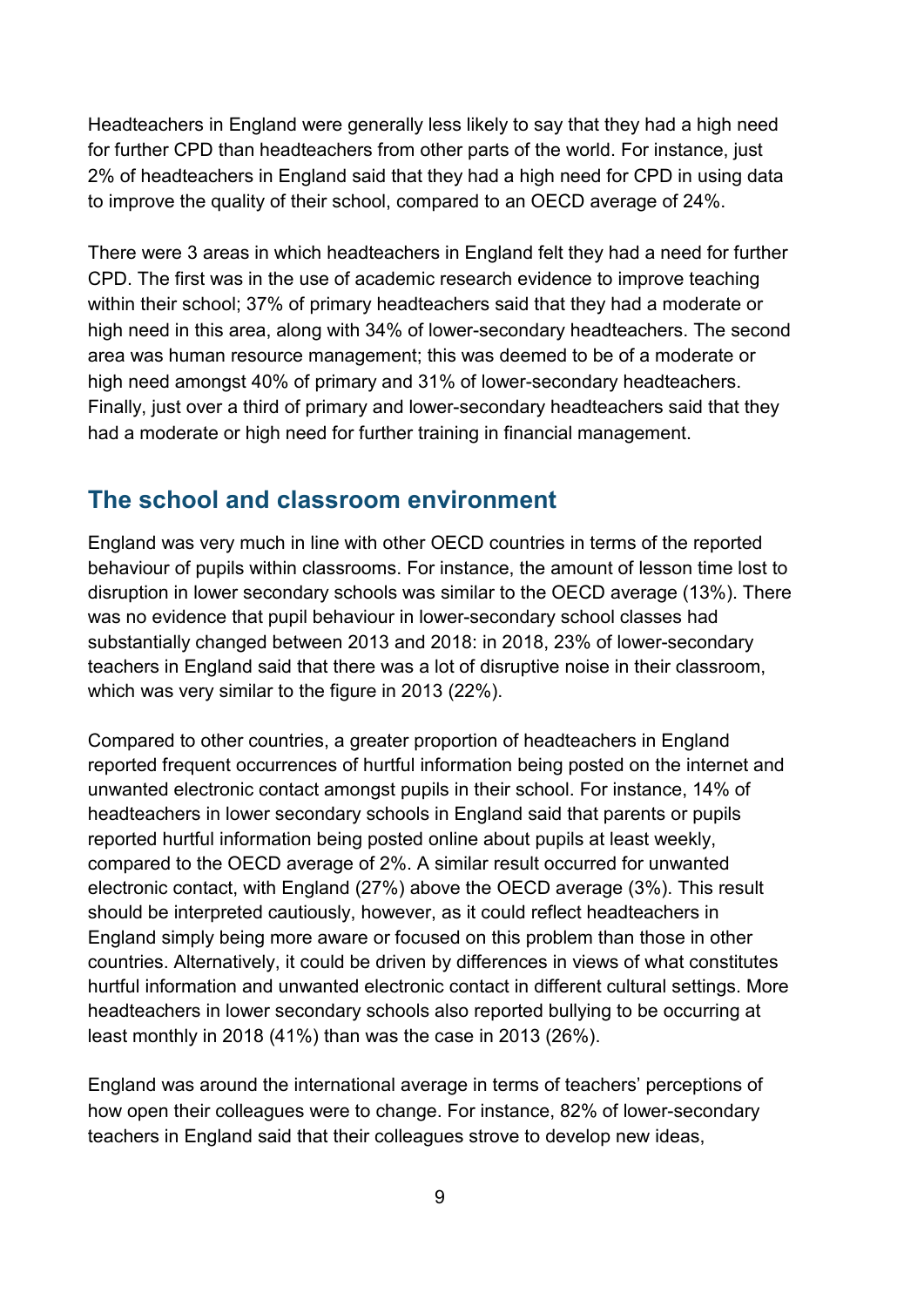compared to the OECD average of 79%. Additionally, 76% of lower-secondary teachers said that their colleagues were open to change, compared to 74% across the OECD. Primary teachers in England were somewhat more likely to believe that their colleagues strived to develop new ideas for teaching and learning than lowersecondary teachers (88% primary; 82% lower-secondary).

#### **Views on school resources**

If extra funding became available, reducing class sizes by recruiting more staff would be a high priority amongst most primary (65%) and lower-secondary (73%) teachers in England. In addition, 64% of primary and 66% of lower-secondary teachers in England thought recruiting more support staff to reduce teachers' administration load should be a high priority. Investing in ICT and supporting pupils from disadvantaged or migrant backgrounds were considered lower priorities.

England was below the OECD average in terms of the percentage of lowersecondary teachers who rated increasing teacher pay (53% versus 64%) and offering high-quality CPD (46% versus 55%) as high funding priorities. Further funding for support staff (66% in England versus an OECD average of 55%) and reducing class sizes (73% versus 65%) were priorities lower-secondary teachers in England placed higher in importance than the OECD average.

Just over a third (38%) of lower-secondary headteachers in England reported that a shortage of qualified teachers was hindering the quality of instruction provided by their school quite a bit or a lot. This was above the OECD (21%) average and was also higher than in many of the high-performing PISA countries. The proportion of lower-secondary headteachers who reported that shortages of teachers was hindering them 'a lot' increased from 6% in 2013 to 22% in 2018. England's primary headteachers were somewhat more favourable about the human resources that they had available; just 12% reported that teacher shortages were hindering instruction within their school (lower than in most other participating countries).

Most headteachers in England did not believe that a lack of learning materials or digital/physical infrastructure was limiting their school's capacity to provide effective instruction. For instance, only 7% of primary and 13% of lower-secondary headteachers in England felt that they had inadequate access to instructional materials. These figures were similar to international averages.

In 2013, 54% of lower-secondary headteachers in England said insufficient internet access was having at least some impact upon the quality of instruction provided by their school. This had fallen to 32% in 2018 and compared favourably to many other countries participating in TALIS.